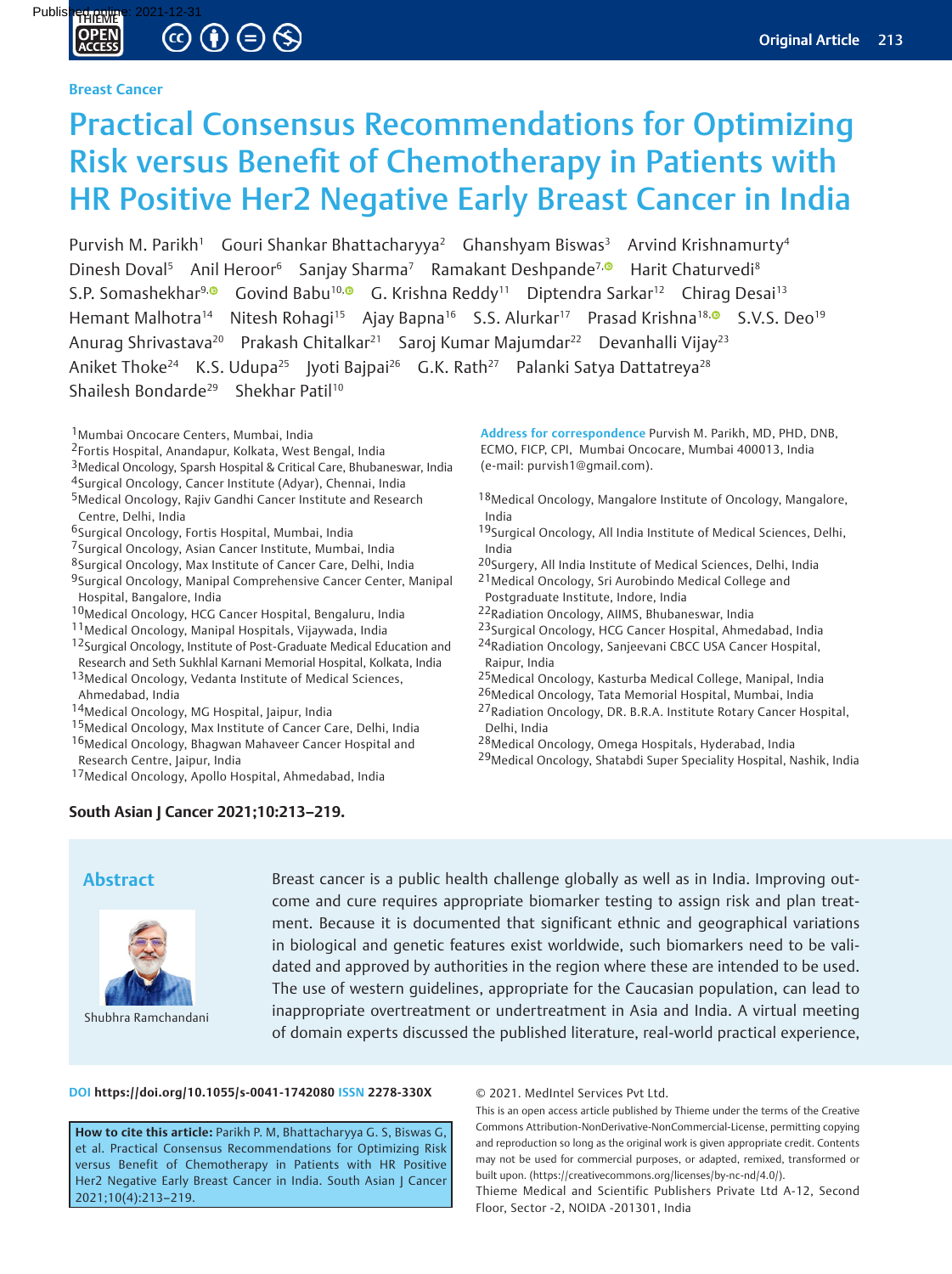#### **Keywords**

- **►** avoiding financial distress
- **►** avoiding toxicity
- **►** COVID-19
- **►** low- and middle-income countries
- **►** personalized therapy
- **►** precision oncology
- **►** saving lives

and results of opinion poll involving 185 oncologists treating breast cancer across 58 cities of India. They arrived at a practical consensus recommendation statement to guide community oncologists in the management of hormone positive (HR-positive) Her2-negative early breast cancer (EBC). India has a majority (about 50%) of breast cancer patients who are diagnosed in the premenopausal stage (less than 50 years of age). The only currently available predictive test for HR-positive Her2-negative EBC that has been validated in Indian patients is CanAssist Breast. If this test gives a score indicative of low risk (< 15.5), adjuvant chemotherapy will not increase the chance of metastasis-free survival and should not be given. This is applicable even during the ongoing COVID-19 pandemic.

# **Introduction**

Breast cancer is a public health challenge in many parts of the world including India.1,2 In India, our age adjusted rate is as high as 25.8 per 100,000 women and mortality rate is 12.7 per 100,000 women. In major cities, the age-adjusted incidence rate is even higher, being 41 per 100,000 women for Delhi, 37.9 for Chennai, 34.4 for Bangalore, and 33.7 for Thiruvananthapuram.3-6 From 1982 to 2014, a significant increase in age-adjusted rates has been documented in all our population-based cancer registries (PBCRs); annual percentage increase being 2.84% in Bangalore and 2.44% in Delhi. Even the rural areas showed a significant increase, being 1.87% in Barshi. Projection for breast cancer in India by 2020 suggests we will be having as many as 17,97,900 cases. Our median age at diagnosis has been reported as 44.6 years (range:  $23-90$  years), with  $33%$  being < 40 years of age, with 66.16% of these patients already in Stage III at initial diagnosis. One of the main reasons for the same is that majority of our patients (2011 data) present 1 year after the onset of clinical symptoms. Real-world data from three Indian centers, on patients with non-metastatic breast cancer who underwent potentially curative surgery as their initial treatment, included 3,453 patients.7 This included 11.75% in stage I, 66.79% in stage II, and 21.64% in sage III. Hormone receptor-positive/HER2-negative formed 55.2% of cases, triple-negative breast cancer (TNBC) was seen in 24.2% and hormone receptor any/HER2-positive cases formed 20.6%. For the 3,453 patients, the 5-year OS was 94.1% (93.25–94.98) and DFS was 88.1% (86.96–89.31). This is the largest dataset of early breast cancer patients from India with survival outcome analysis and can therefore serve as a benchmark for future studies.

To improve the outcome, especially the chance of cure, accurate predictive testing and better understanding of the pharmacogenomic variations are crucial<sup>8,9</sup> The use of western guidelines without comprehending the difference in natural history, disease biology, and pharmacogenomics can lead to either overtreatment (with accompanied exposure to toxicity) or undertreatment (with associated reduced chance of cure).<sup>10,11</sup>

# **Materials and Methods**

A virtual meeting of domain expert oncologists was organized by Integrated Academic Society of Clinical Oncology (IASCO) to discuss and arrive at a consensus statement to guide community oncologists in the management of HR-positive Her2-negative EBC. The discussion developed from the published evidence as well as pragmatic analysis of practical experience in real-life management of patients by these national and international experts.12 The experts were also provided results of an online poll of oncologists (from various specialties: medical oncologists, surgical oncologists, radiation oncologists, molecular oncologists, and policy makers) who had previously shown academic interest in the management of breast cancer.<sup>13</sup> The domain experts then arrived at this consensus statement for the benefit of community oncologists so that they would have easy access to a ready-to-use practical recommendation.

As part of the background work, the group members were provided current published evidence. Domain expert members were encouraged to share their experiences and give their opinion, which was taken into consideration while drafting and finalizing this consensus statement.<sup>10,12,13</sup>

## **Results**

A total of 185 oncologists treating breast cancer participated in the survey (206 were invited) from 58 cities across India. Their specialties included medical oncology in 119 (64%), surgical oncology in 45 (24%), radiation oncology in 16 (9%), and other oncology in the remaining 5 (3%).

The question-wise analysis showed the following:

- a. To the question, do clinically low-risk HR+ve/Her2-ve T1N0 breast cancer patients benefit from chemotherapy (CT), the majority (72%; 133/185) were of the opinion that benefit was expected only in the minority. Another 7% (13/185) did not perceive any benefit at all. Only 21% (39/133) answered in the affirmative without any rider.
- b. When asked whether biomarker-based prognostic tests help identify the subset of clinically low-risk patients who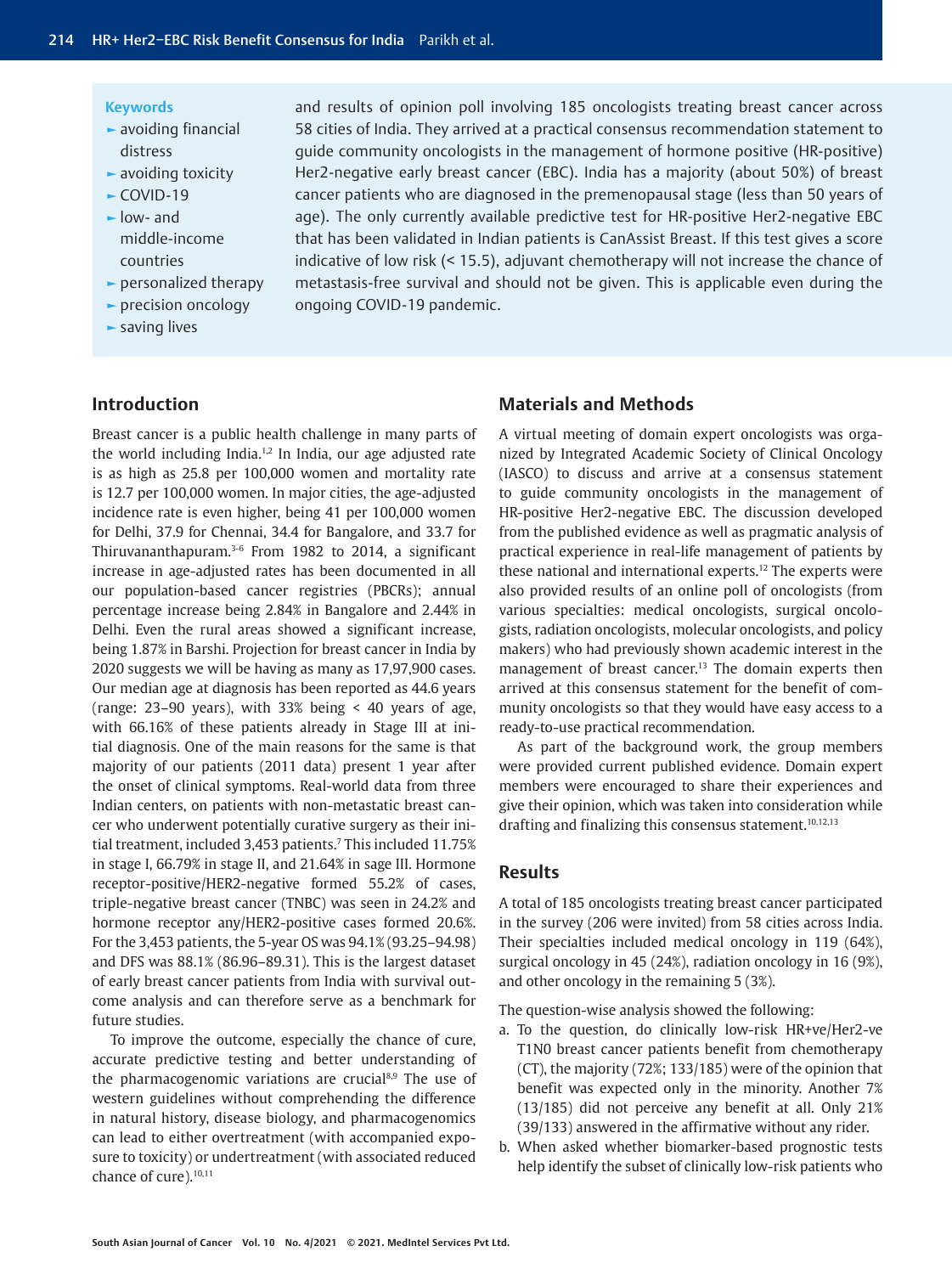will benefit from chemotherapy, the answer was "Yes" by 181 (98%) and "No" by 4 (2%). In addition, 78 (42%) wanted the test to be cost-effective.

- c. The use of such a biomarker testing was not uniform amongst the responders. A total of 32 (17%) did not want to use such a test. Amongst the 152 (82%) who use it, 45 (24%) use the test for all eligible patients, whereas 108 (58%) would use it only if the patient was interested in avoiding chemotherapy.
- d. To the question whether age influences the decision when treatment objective is potential cure, the majority (184, 99.9%) would not allow age to influence the treatment decision. A total of 14 (8%) said this was because older patients should not be undertreated. Another 18 (10%) stated this was because younger patients should not be over-treated. The majority (152; 82%) said both the reasons were appropriate.
- e. When asked whether ethnic and geographic variations have a significant impact on biomarker test interpretation and their use for clinical management decision-making, 136 (74%) said "Yes"; 6 (3%) said "No"; and 43 (23%) were not sure (**►Fig. 1**).
- f. The survey participants were also asked whether regulatory authorities (Drugs Controller General of India [DCGI] and Indian Council for Medical Research [ICMR]) should take into consideration validated data from Indian patients before recommending use of biomarker testing. A total of 150 (81%) answered in the affirmative, 11 (6%) said "No," and 24 (13%) were not sure.
- g. When asked regarding specific commercially available biomarker test (Oncotype DX, Mammaprint, Prosigna and Endopredict) for HR-positive Her2-negative EBC, the majority stated that their data have not included sufficient patients below 50 years of age/premenopausal patients (122; 66%). Another 20 (11%) did not agree with this statement, whereas the remaining 43 (23%) survey responders were not sure.
- h. A comparable number also confirmed that they were aware that Oncotype Dx RS score had different treatment implications in patients up to the age of 50 years

versus those who were older (116; 63%). Another 19 (10%) were not aware of this and the remaining 50 (27%) were not sure.

- i. When asked about CanAssist Breast prognostic test, 98 (53%) were convinced about its clinically validation and applicability for Indian patients based on the data published in international peer-reviewed journals. Therefore, they used it in eligible patients in their practice. Another 20 (11%) were not convinced and the remaining 67 (36%) were unsure.
- j. In response to the question whether they would withhold treatment if CanAssist Breast indicated low risk of recurrence, 109 (59%) answered in the affirmative, 19 (10%) would not withhold treatment, and the remaining 57 (31%) were unsure.
- k. To the question about deciding in favor of recommending chemotherapy if the CanAssist Breast test indicated high risk of recurrence (in the presence of clinically low risk), 125 (68%) would give the chemotherapy, 7 (3%) would not give it, and the remaining 53 (29%) were not sure (**►Fig. 2**).

Taking into consideration the survey results, the currently available published data, personal experience in the real-world, and the discussions of the domain expert oncologists, the following practical consensus recommendation was arrived at unanimously (**►Table 1**).

We have condensed the consensus recommendations to a consensus flowchart for treatment of patients who are eligible for a prognostic test (**►Fig. 3**).



**Fig. 2** Survey (*N* = 185): If CanAssist Breast indicates high risk of recurrence in a patient with clinical low risk HR+ve Her2-ve EBC, would you give adjuvant chemotherapy?



**Fig. 1** Survey (*N* = 185): Do ethnic and geographic variations have significant impact on biomarker test interpretation and their use for clinical management decision making?



**Fig. 3** Consensus flowchart for treatment of HR+ Her2-patients who are eligible for prognostic tests, based on the survey of 185 oncologists in India.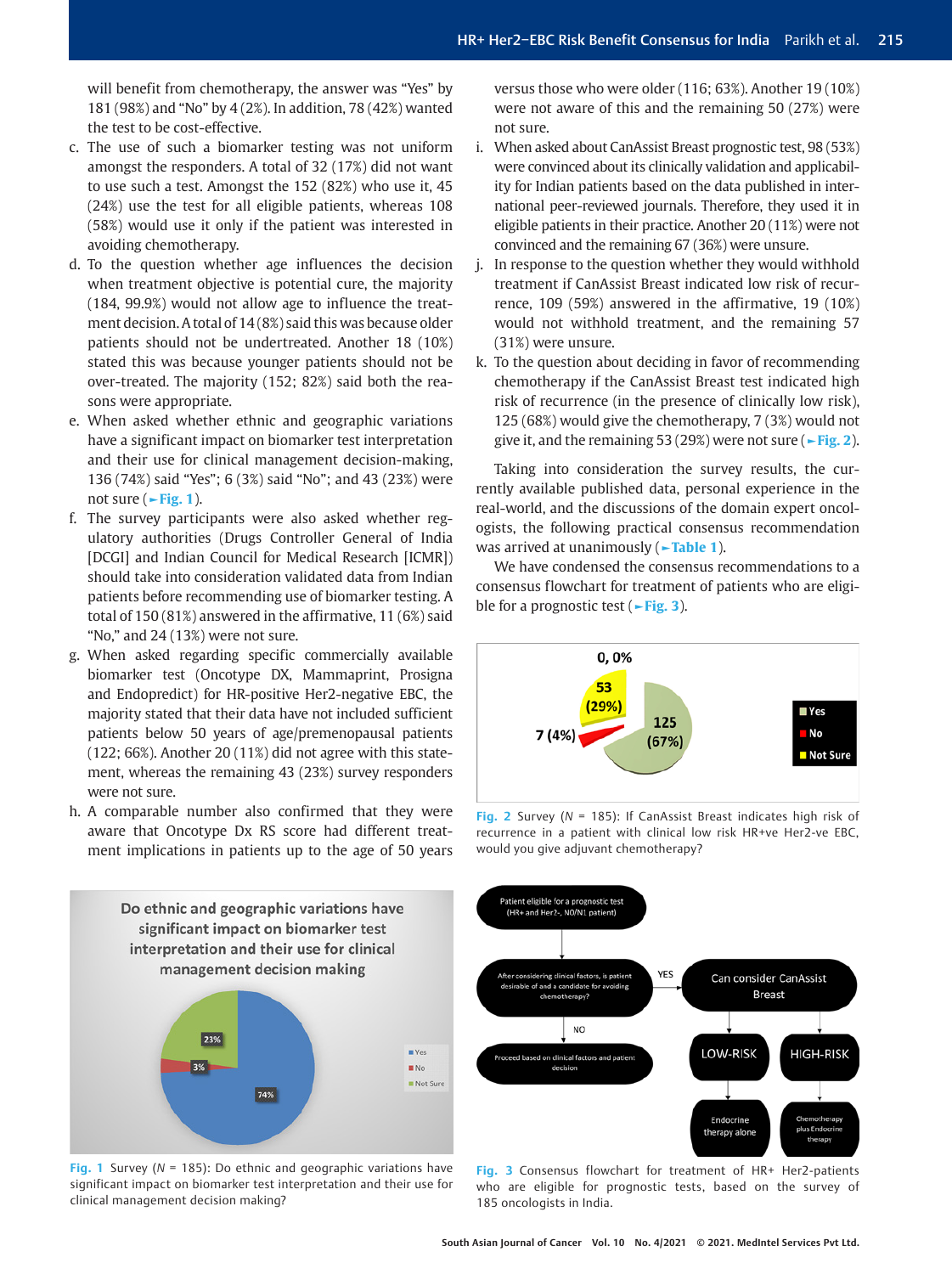**Table 1** Practical Consensus Recommendation for optimizing benefit of chemotherapy the management of HR-positive Her2-negative early breast cancer

| Sr<br>No. | Consensus Recommendation                                                                                                                                                                                                                                                                                                                                                         |
|-----------|----------------------------------------------------------------------------------------------------------------------------------------------------------------------------------------------------------------------------------------------------------------------------------------------------------------------------------------------------------------------------------|
| 1         | Patients with HR-positive Her2-negative early breast cancer<br>can benefit from chemotherapy but only in a small fraction                                                                                                                                                                                                                                                        |
| 2         | If not identified appropriately, some of these patients may<br>be overtreated with chemotherapy and exposed to poten-<br>tially avoidable chemotherapy and its hazards                                                                                                                                                                                                           |
| 3         | Clinical features alone are not sufficiently robust in sepa-<br>rating such patients into low and high-risk category                                                                                                                                                                                                                                                             |
| 4         | In principle, Western guidelines rightly advocate the use<br>of multi-marker risk assessment tests for patients with<br>EBC. However, they differ significantly amongst them-<br>selves regarding specific details, including the selection<br>of patients based on axillary lymph node status and are<br>predominantly applicable to Caucasians                                 |
| 5         | There exists published recommendations and quidelines<br>that clearly state that Asian patients need to be managed<br>differently as compared to other ethnic groups                                                                                                                                                                                                             |
| 6         | There is a significant ethnic and geographical variations<br>in biological and genetic features, raising the question<br>regarding applicability and significance of prognostic and<br>predictive tests amongst patients groups not sufficiently<br>represented in the published validated data                                                                                  |
| 7         | Regulatory authorities in India, in their breast cancer<br>guidelines, have specifically stated that such tests should<br>not be used in clinical practice unless validated amongst<br>Indian patients                                                                                                                                                                           |
| 8         | Most commercially available and validated predictive<br>tests (such as Oncotype DX, Mammaprint, Endopredict,<br>Prosigna) for EBC are applicable primarily in the post-men-<br>opausal age group and below the age of 50 years                                                                                                                                                   |
| 9         | India has a significant (about 50%) number of breast cancer<br>patients who are diagnosed in the premenopausal stage                                                                                                                                                                                                                                                             |
| 10        | When tests change their cutoff values and/or have<br>different cutoff values for different age groups (such as<br>Oncotype DX), their robustness is questionable and can-<br>not be relied upon                                                                                                                                                                                  |
| 11        | The only currently available predictive test for HR-positive<br>Her2-negative EBC that has been validated in Indian<br>patients is CanAssist Breast                                                                                                                                                                                                                              |
| 12        | If an HR-positive Her2-negative EBC patient with clinical<br>low-risk features is found to have CanAssist Breast score<br>indicative of high risk, such a patient should be recom-<br>mended chemotherapy as part of the overall treatment<br>plan to increase the chance of potential cure                                                                                      |
| 13        | If an HR-positive Her2-negative EBC patient with clinical high<br>risk features is found to have CanAssist Breast score indicative<br>of low risk (score < 15.5), such a patient should be advised not<br>to have chemotherapy as part of the overall treatment plan,<br>without reducing the chance of potential cure                                                           |
| 14        | Use of these practical consensus recommendations will<br>assist real-world patient treatment decision-making by<br>avoiding cost/toxicity of chemotherapy in patients unlikely<br>to benefit from it. It will also ensure that patients with high<br>risk of recurrence are correctly selected to receive chemo-<br>therapy as part of their potentially curative treatment plan |
| 15        | These practical recommendations are applicable even<br>during the COVID-19 pandemic because patients with<br>HR-positive Her2-negative early breast cancer are treated<br>with curative intent                                                                                                                                                                                   |

# **Discussion**

Breast cancer continues to be an important public health problem in India, South Asia, and rest of the world as well.<sup>14</sup>

Approximately 20% of women diagnosed with EBC will experience recurrence at a distant site within 10 years.<sup>15,16</sup>

The challenge faced by the community oncologists' is to decide how to identify these high-risk patients and offer them appropriate adjuvant chemotherapy-avoiding unnecessary toxicity in those that would not benefit as well as ensuring that the rest are not denied a higher chance of cure.17-21

The wider implications of over treatment and under treatment are discussed well elsewhere and need to be considered in the process of arriving at the overall management plan for individual patients.22,23

There is a lot of interest in clinically low-risk patients with EBC, and various biomarker tests help identify the "high risk" subset of patients who would benefit from adjuvant or neoadjuvant CT.24-26 This is not only important but also urgent because any delay in adjuvant therapy has been shown to worse survival in patients with nonmetastatic breast cancer.<sup>27,28</sup>

To make it cost-effective as well as not strain the infrastructure capacity, it is vital to define the group of patients that should undergo such testing.29

Unfortunately, western literature is fraught with conflicting or overlapping recommendations. For instance, the ESMO requires the use of prognostic tests for lymph node-negative (N0) patients.<sup>30,31</sup> In contrast, ASCO and NCCN state it is required for N0 and 1-3 lymph node-positive (N1) patients.32 And the recommendation by AJCC is to use a multigene panel to downstage low-risk patients, without further specifications.<sup>33</sup>

There is also substantial evidence about significant variations in the use and applicability of biomaker testing amongst ethnic and geographical diverse populations.34-37 Two groups of researchers studied the performance of first-generation prognostic test Mammaprint in Asians and found the percentage of high-risk patients significantly higher in the Korean<sup>38</sup> and Japanese<sup>39</sup> cohorts that were studied, compared to the percentage of high-risk patients in Caucasian cohorts that were part of the MINDACT trial.<sup>39</sup>

Western literature continues to evolve regarding the value, application, score cutoff, number of risk groups, etc., with respect to biomarker testing in HR-positive Her2-negative EBC including the use of Oncotype DX, Mammaprint, Endopredict and Prosigna.40-44 Even when applied to the Caucasian population (population in whom their applicability has been validated), gray areas, conflicts, uncertainties, and difficulties continue to exist. What was the rationale and date on which risk score cutoff of Oncotype DX was changed? Why do these tests have different implications for patients below and above the age of 50 years, based on data from three large trials MINDACT,<sup>41</sup> TAILORX,<sup>45</sup> and RxPONDER<sup>46</sup>?

To understand more clearly, let us look at the results of a study amongst 100 patients with ER-positive EBC from Kuwait.47 The median age is 50 years (range: 38–74), similar to what we see in India. The Oncotype DX test reported recurrence score (RS) results being low (< 18) in 54 patients,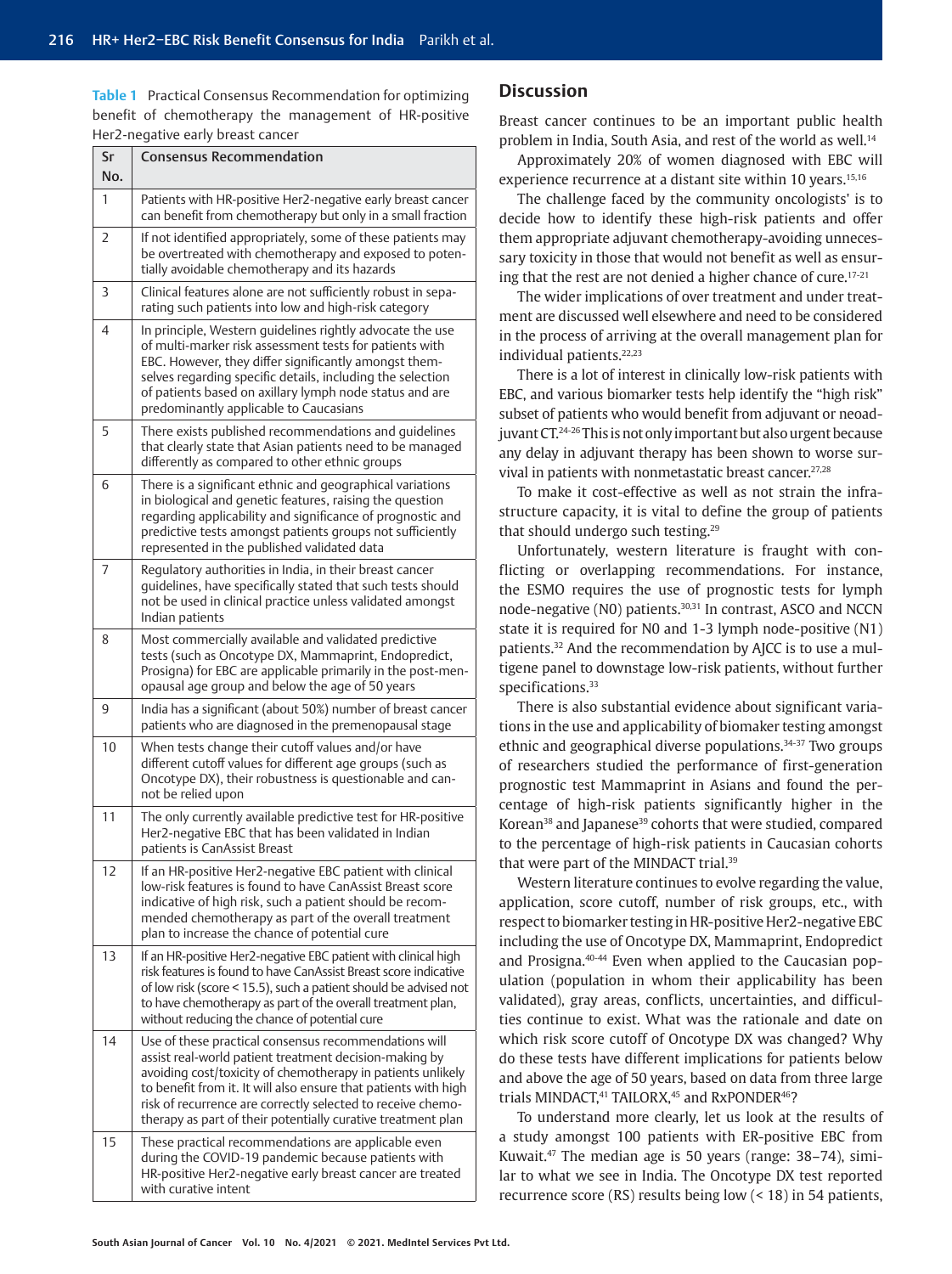intermediate ( $\geq$  18 and < 30) in 34, and high risk ( $\geq$  30) in 12 patients. In other words, the test did not provide any useful information in one-third (34%) patients who formed the intermediate group. This is collaborated by the actual treatment decision, 17 (50%) were recommended chemoendocrine therapy (CET) but only 5 received it; and in the other half who were advised endocrine therapy (ET) alone, 7 actually went on to receive CET.47

Skepticism about the value of Oncotype DX has even led to Germany revising its reimbursement policy for this test.48 Details of the Oncotype DX assay are shrouded in mystery, makings its interpretation and comparison by investigators to other assays extremely difficult, if not impossible. Specific problems include no information regarding the RNA amount used; missing measurement units in the single gene expression report; no citation of references in their original published study explaining how the recurrence score formula was arrived at; and vague information on the normalization of expression of genes.<sup>48</sup>

Disappointment has also led to oncologists going back to relying on clinicopathological data, until such time as a more robust and accurate test becomes available.49

When we discuss Indian patients, other factors also need to be considered. In the west, the majority of patients with breast cancer are in the elderly age group. In several countries, such as India, the situation is quite different—with about half of the patients being premenopausal.<sup>3,50</sup>

These are some of the important reasons why separate recommendations and consensus statements from Asia are needed and have been published.51-54

In India, the regulatory authorities (DCGI and ICMR) have clearly recommended that such testing should not be used in clinical practice unless validated amongst Indian patients.<sup>55,56</sup> Wang et al<sup>57</sup> showed that OncotypeDx is not cost-effective even in low-risk patients. The cost-effectiveness analyses (CEAs) ignoring clinicopathological information are problematic, not only because they depart from clinical practice but also because they result in inappropriate conclusions.<sup>58</sup>

A recent study reported the results of a survey of 100 medical oncologists in India, 58% reported using PREDICT online for adjuvant decision making, and 94% felt that PREDICT online could be used as an alternative to genomic tools in a resource-constrained setting like ours.<sup>54</sup>

However, PREDICT and other online tools such as Adjuvant! have been shown to underperform when predicting the survival for Asian breast cancer patients.<sup>52,58,59</sup> Currently Adjuvant! is not even available for use, it is being updated, during which time it has been offline for the past few years. Furthermore, reports suggest that given the suboptimal performance of online risk prediction models in various subgroups, they are not conducive to patient comprehension.<sup>60</sup> These online models are also not part of any treatment guidelines, where multi-marker prognostic tests have found a home in various treatment guidelines.

Fortunately, CanAssist Breast is a tool that has been prospectively validated in Indian patients and results published in full-text articles in international journals of repute.61-64 CanAssist Breast data has also been compared to Oncotype DX, Mammaprint, Ki67, and IHC465

Besides robust data from Indian patients, other key advantages of CanAssist Breast include clear-cut division into two risk categories (no intermediate group) and its applicability to all patients, irrespective of their age or menopausal status. In fact, real-world data consist of 589 patients from 30 cities across India treated by 180 oncologists. Sankaran reported that the test shows 70% of patients fall in the low-risk group, whereas the remaining 30% belong to the high risk.<sup>66</sup> Furthermore, actual treatment administered to patients (chemotherapy or no chemotherapy) was consistent with the CanAssist Breast recommendation in as many as 93% of instances, documenting its value in actual clinical practice.

Even during the COVID-19 pandemic, patients with EBC should be treated with curative intent. Hence, our treatment recommendations remain unchanged for patients with HR-positive Her2-negative EBC who are COVID-19 negative.<sup>67</sup>

We conclude that this study provides a robust practical consensus recommendation for the management of HR-positive Her2-negative patients with EBC following the principle of choosing wisely.<sup>68</sup>

#### **Conflict of Interest**

None declared.

#### **References**

- 1 Youlden DR, Cramb SM, Yip CH, Baade PD. Incidence and mortality of female breast cancer in the Asia-Pacific region. Cancer Biol Med 2014;11(2):101–115
- 2 Madhav MR, Nayagam SG, Biyani K, et al. Epidemiologic analysis of breast cancer incidence, prevalence, and mortality in India: protocol for a systematic review and meta-analyses. Medicine (Baltimore 2018;97(52):e13680, doi:10.1097/MD.0000000000013680PMID: 30593138
- 3 Malvia S, Bagadi SA, Dubey US, Saxena S. Epidemiology of breast cancer in Indian women. Asia Pac J Clin Oncol 2017;13(4):289–29510.1111/ajco.12661
- 4 Kokiwar PR, Kumar HB, Mubashare A. Epidemiological and clinical profile of breast cancer patients at a tertiary care hospital in South India. J Cancer Res Ther 2011;7(1):95, http:// www.cancerjournal.net/text.asp?2011/7/1/95/80445 [serial online]
- 5 Sharma D, Singh G. Breast cancer in young women: a retrospective study from tertiary care center of north India. South Asian J Cancer 2017;6(2):51–5310.4103/2278-330X.208859
- 6 Nair N, Shet T, Parmar V, et al. Breast cancer in a tertiary cancer center in India - An audit, with outcome analysis. Indian J Cancer 2018;55(1):16–2210.4103/ijc.IJC\_484\_17
- 7 Doval DC, Radhakrishna S, Tripathi R, et al. A multi-institutional real world data study from India of 3453 non-metastatic breast cancer patients undergoing upfront surgery. Sci Rep 2020;10(1):588610.1038/s41598-020-62618-3
- 8 Shet T. Improving accuracy of breast cancer biomarker testing in India. Indian J Med Res 2017;146(4):449–45810.4103/ijmr. IJMR\_896\_16
- 9 Parikh P, Puri T. Personalized medicine: lung cancer leads the way. Indian J Cancer 2013;50(2):77–79
- 10 Aggarwal S, Vaid A, Ramesh A, et al. Practical consensus recommendations on management of HR + ve early breast cancer with specific reference to genomic profiling. South Asian J Cancer 2018;7(2):96–10110.4103/sajc.sajc\_110\_18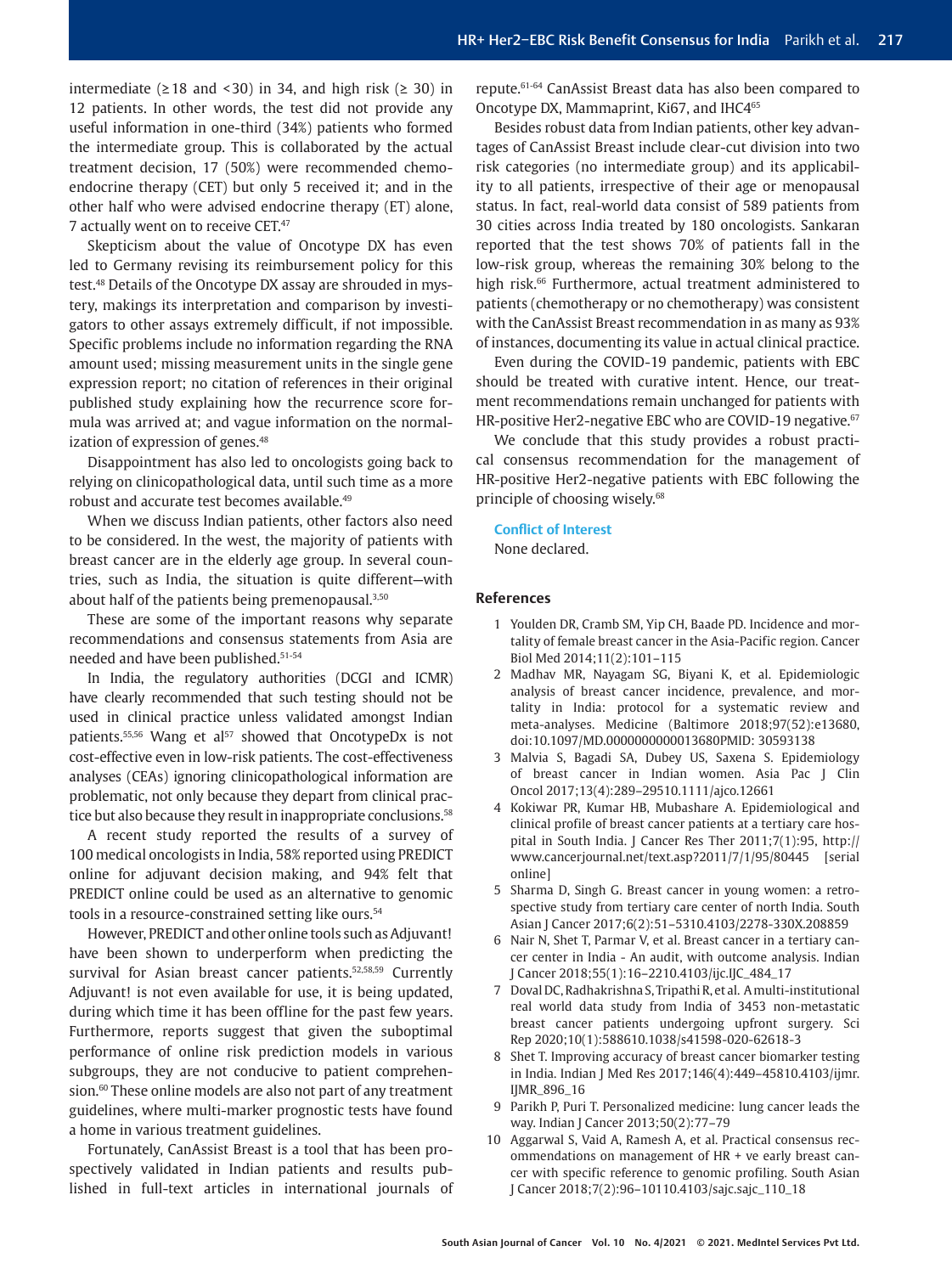- 11 Monticciolo DL, Helvie MA, Hendrick RE. Current issues in the overdiagnosis and overtreatment of breast cancer. Am J Roentgenol 2018;210(2):285–291
- 12 Parikh PM, Hingmire SS, Bhavesh P, et al. Oncology Gold Standard™ consensus statement on counseling patients for molecular testing and personalized cancer care. Int J Mol Immuno Oncol 2017;2:47–57 doi: 10.18203/issn.2456-3994. IntJMolImmunoOncol20172642
- 13 Parikh PM, Narayanan P, Vora A, et al. Conflict of interest disclosure and interpretation - rest assured the medical professional in the audience is perceptive, alert and smart. Int J Med Sci 2019;71:4–810.25259/IJMS\_12\_2019
- 14 Bapna A, Patni S, Patni N. A retrospective analysis of hormone receptor profile in breast cancer patients from a tertiary cancer center in Western part of India and study their relationship with Her 2 Neu (IHC+FISH), age and menopausal States. Prensa Med Argent 2018;105:1–710.41720032–745X.1000353
- 15 Early Breast Cancer Trialists' Collaborative Group (EBCTCG). Effects of chemotherapy and hormonal therapy for early breast cancer on recurrence and 15-year survival: an overview of the randomised trials. Lancet 2005;365(9472) :1687–1717
- 16 Allemani C, Weir HK, Carreira H, et al; . CONCORD Working Group. Global surveillance of cancer survival 1995-2009: analysis of individual data for 25,676,887 patients from 279 population-based registries in 67 countries (CONCORD-2. Lancet 2015;385(9972) :977–1010
- 17 Baik SH, Gallo LC, Wells KJ. Patient navigation in breast cancer treatment and survivorship: a systematic review. J Clin Oncol 2016;34(30):3686–3696
- 18 Regan MM, Francis PA, Pagani O, et al. Absolute benefit of adjuvant endocrine therapies for premenopausal women with hormone receptor-positive, human epidermal growth factor receptor 2-negative early breast cancer: TEXT and SOFT trials. J Clin Oncol 2016;34(19):2221–223110.1200/JCO.2015.64.3171
- 19 Bedard PL, Cardoso F. Can some patients avoid adjuvant chemotherapy for early-stage breast cancer. ? Nat Rev Clin Oncol 2011;8(5):272–279
- 20 Chavez-MacGregor M, Clarke CA, Lichtensztajn DY, et al. Delayed initiation of adjuvant chemotherapy among patients with breast cancer. JAMA Oncol 2016;2(3):322–329
- 21 Brazda A, Estroff J, Euhus D, et al. Delays in time to treatment and survival impact in breast cancer. Ann Surg Oncol 2010; 17(Suppl 3) :291–296
- 22 Bhattacharyya GS, Doval DC, Desai CJ, et al. Overview of breast cancer and implications of overtreatment of early-stage breast cancer: an Indian perspective. JCO Glob Oncol 2020;6: 789–798 doi:10.1200/GO.20.00033PMID: 32511068
- 23 McLaughlin JM, Anderson RT, Ferketich AK, et al. Effect on survival of longer intervals between confirmed diagnosis and treatment initiation among low-income women with breast cancer. J Clin Oncol 2012;30(36):4493–4500
- 24 Regan MM, Pagani O, Francis PA; SOFT and TEXT Investigators and International Breast Cancer Study Group, et al; . Predictive value and clinical utility of centrally assessed ER, PgR, and Ki-67 to select adjuvant endocrine therapy for premenopausal women with hormone receptor-positive, HER2-negative early breast cancer: TEXT and SOFT trials. Breast Cancer Res Treat 2015;154(2):275–28610.1007/s10549-015-3612-z
- 25 Ellis MJ, Tao Y, Luo J, et al. Outcome prediction for estrogen receptor-positive breast cancer based on postneoadjuvant endocrine therapy tumor characteristics. J Natl Cancer Inst 2008;100(19):1380–1388
- 26 Zhang Y, Schnabel CA, Schroeder BE, et al. Breast cancer index identifies early-stage estrogen receptor-positive breast cancer patients at risk for early- and late-distant recurrence. Clin Cancer Res 2013;19(15):4196–4205
- 27 Shin DW, Cho J, Kim SY, et al. Delay to curative surgery greater than 12 weeks is associated with increased mortality in

patients with colorectal and breast cancer but not lung or thyroid cancer. Ann Surg Oncol 2013;20(8):2468–2476

- 28 Ho PJ, Cook AR, Binte Mohamed Ri NK, et al. Impact of delayed treatment in women diagnosed with breast cancer: a population-based study. Cancer Med 2020;9(7):2435–2444 10.1002/cam4.2830
- 29 Yang M, Rajan S, Issa AM. Cost effectiveness of gene expression profiling for early stage breast cancer: a decision-analytic model. Cancer 2012;118(20):5163–5170
- 30 Henry NL, Somerfield MR, Abramson VG, et al. Role of patient and disease factors in adjuvant systemic therapy decision making for early-stage, operable breast cancer: update of the ASCO Endorsement of the Cancer Care Ontario Guideline. J Clin Oncol 2019;37(22):1965–1977
- 31 Cardoso F, Kyriakides S, Ohno S; ESMO Guidelines Committee. Electronic address:, et al; , clinicalguidelines@esmo.org. Early breast cancer: ESMO Clinical Practice Guidelines for diagnosis, treatment and follow-up. Ann Oncol 2019;30(8):1194–1220 10.1093/annonc/mdz173
- 32 Telli ML, Gradishar WJ, Ward JH. NCCN Guidelines Updates: Breast Cancer. J Natl Compr Canc Netw 2019;17(5.5) :552–55510.6006/jnccn.20195006
- 33 Keam B, Im SA, Lim Y, et al. Clinical usefulness of AJCC response criteria for neoadjuvant chemotherapy in breast cancer. Ann Surg Oncol 2013;20(7):2242–2249
- 34 Sparano JA, Gray RJ, Ravdin PM, et al. Clinical and genomic risk to guide the use of adjuvant therapy for breast cancer. N Engl J Med 2019;380(25):2395–2405
- 35 Smith EC, Ziogas A, Anton-Culver H. Delay in surgical treatment and survival after breast cancer diagnosis in young women by race/ethnicity. JAMA Surg 2013;148(6):516–523
- 36 Thase ME, Parikh SV, Rothschild AJ, et al. Impact of pharmacogenomics on clinical outcomes for patients taking medications with gene-drug interactions in a randomized controlled trial. J Clin Psychiatry 2019;80(6):119–129 doi: 10.4088/JCP.19m12910
- 37 Badwe RA, Gangawal S, Mittra I, et al. Clinico-pathological features and prognosis of breast cancer in different religious communities in India. Indian J Cancer 1990;27(4):220–228
- 38 Na KY, Kim KS, Lee JE, et al. The 70-gene prognostic signature for Korean breast cancer patients. J Breast Cancer 2011; 14(1):33–38
- 39 Ishitobi M, Goranova TE, Komoike Y, et al. Clinical utility of the 70-gene MammaPrint profile in a Japanese population. Jpn J Clin Oncol 2010;40(6):508–512
- 40 Albain GJ, Sparano A, et al. Race, ethnicity and clinical outcomes in hormone receptor-positive, HER2-negative, node-negative breast cancer: results from the TAILORx trial. Oral presentation at: 2018 San Antonio Breast Cancer Symposium; December 4–8, 2018; San Antonio, TX. Abstract GS4–07.(https://www.ajmc.com/view)
- 41 Cardoso F, van't Veer LJ, Bogaerts J; MINDACT Investigators, et al. 70-gene signature as an aid to treatment decisions in early-stage breast cancer. N Engl J Med 2016;375(8):717–729
- 42 Filipits M, Rudas M, Jakesz R, et al. EP Investigators. A new molecular predictor of distant recurrence in ER-positive, HER2-negative breast cancer adds independent information to conventional clinical risk factors. Clin Cancer Res 2011; 17(18):6012–6020
- 43 Piccart MJ, Poncet C, Cardoso F, et al. Should age be integrated together with clinical and genomic risk for adjuvant chemotherapy decision in early luminal breast cancer? MINDACT results compared to those of TAILOR-X. Presented at: San Antonio Breast Cancer Symposium; December 10–14, 2019; San Antonio, TX. Abstract GS4–05. ( https://www.ajmc.com/ view/survival-consistent-for-women-with-early-stagebreast-cancer-despite-surgery-delays)